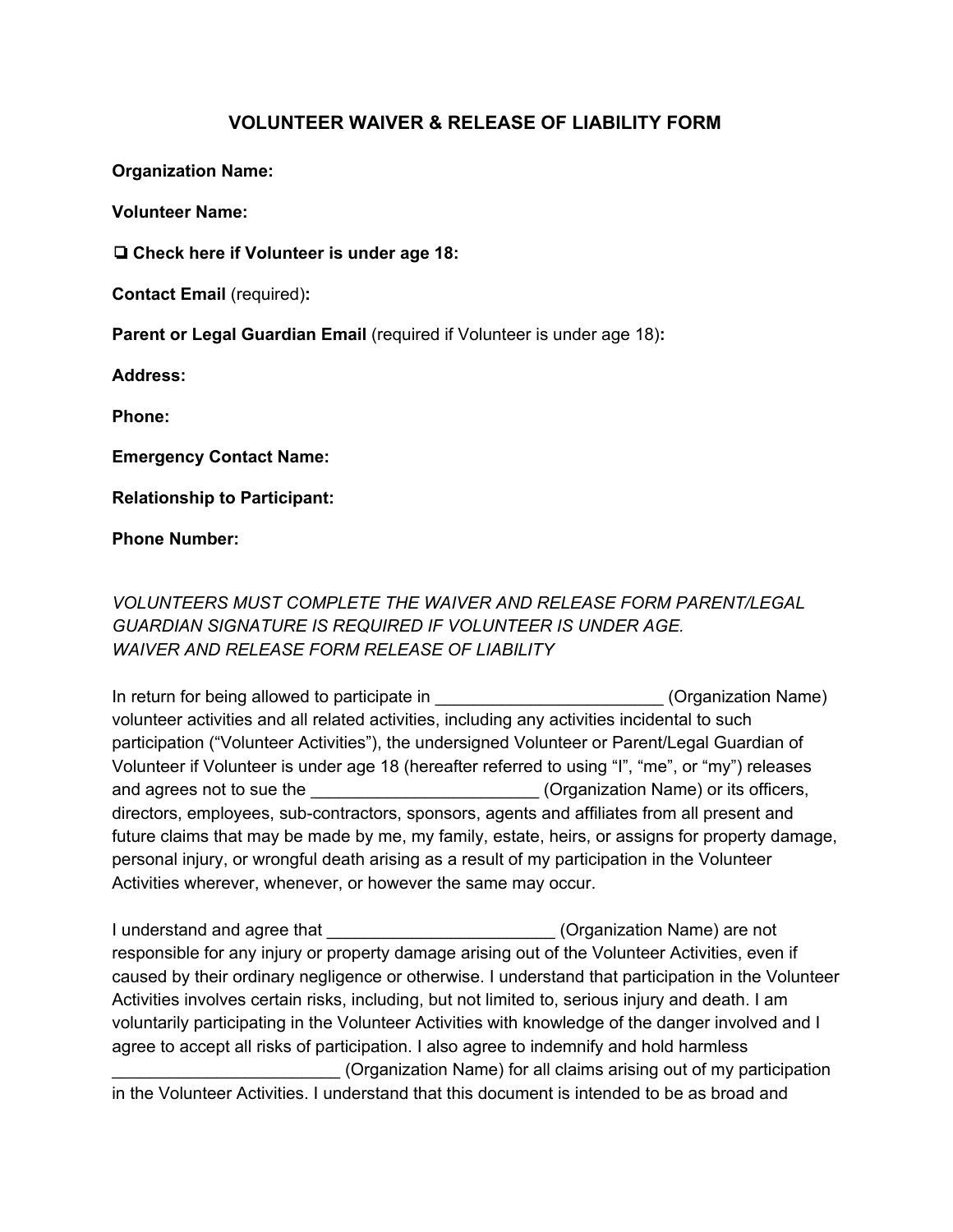inclusive as permitted by the laws of the state in which the Volunteer Activities take place and agree that if any portion of this Agreement is invalid, the remainder will continue in full legal force and effect. I also acknowledge that the state of the state (Organization Name) have not arranged and do not carry any insurance of any kind for my benefit or that of Volunteer (if Volunteer is under 18), my parents, guardians, trustees, heirs, executors, administrators, successors and assigns.

I represent that, to my knowledge, I am in good health and suffer no physical impairment that would or should prevent my participation in Volunteer Activities. I also understand that this document is a contract which grants certain rights to and eliminates the liability of the \_\_\_\_\_\_\_\_\_\_\_\_\_\_\_\_\_\_\_\_\_\_\_\_ (Organization Name)

(Signature of Volunteer): \_\_\_\_\_\_\_\_\_\_\_\_\_\_\_\_\_\_\_\_\_\_\_\_\_\_\_\_\_\_ Date: \_\_\_\_\_\_\_\_\_\_\_\_\_\_\_\_\_\_\_

*I am of legal age and am freely signing this agreement. I have read this form and understand that by signing this form, I am giving up legal rights and remedies.*

(Signature of Parent/Legal Guardian if Volunteer is Under 18): *\_\_\_\_\_\_\_\_\_\_\_\_\_\_\_\_\_\_\_\_\_\_\_\_\_\_*

Date: \_\_\_\_\_\_\_\_\_\_\_\_\_\_\_\_\_\_

I am the parent or legal guardian of the Volunteer. I am of legal age and am freely signing this *agreement. I have read this form and understand that by signing this form, I am giving up legal rights and remedies.*

## **PUBLICITY RELEASE**

*In return for being allowed to participate in \_\_\_\_\_\_\_\_\_\_\_\_\_\_\_\_\_\_\_\_\_\_\_\_\_* (Organization Name) volunteer activities and all related activities, including any activities incidental to such participation ("Volunteer Activities"), the undersigned Volunteer or Parent/Legal Guardian of Volunteer if Volunteer is under age 18 (hereafter referred to using "I", "me", or "my") hereby grants to **grants** to **grants** to **grants** to **grants** to **grants** to **grants** to **grants** to **grants** to **grants** to **grants** to **grants** to **grants** to **grants** to **grants** to **grants** to **grants** to **grants** to **grants** affiliates, agents, advertising or promotional agencies, and partners, and all such entities' officers, directors, agents, employees, respective successors and assigns (collectively, "Authorized Parties"), the absolute and irrevocable right and permission to use, publish, broadcast and/or copyright the use of Volunteer's name, address, voice, photograph and/or likeness, caricature, and personal information, in its current form or as retouched, digitized, cropped, altered, distorted or modified in any way, in any and all advertising, promotional, or other materials based upon or derived from the Volunteer Activities in any manner, in any media whatsoever for any and all purposes, including by way of example but without limitation advertising, promoting or publicizing products and services throughout the universe, in perpetuity, in any and all media now known or hereafter devised (including without limitation on the Internet), without additional compensation.